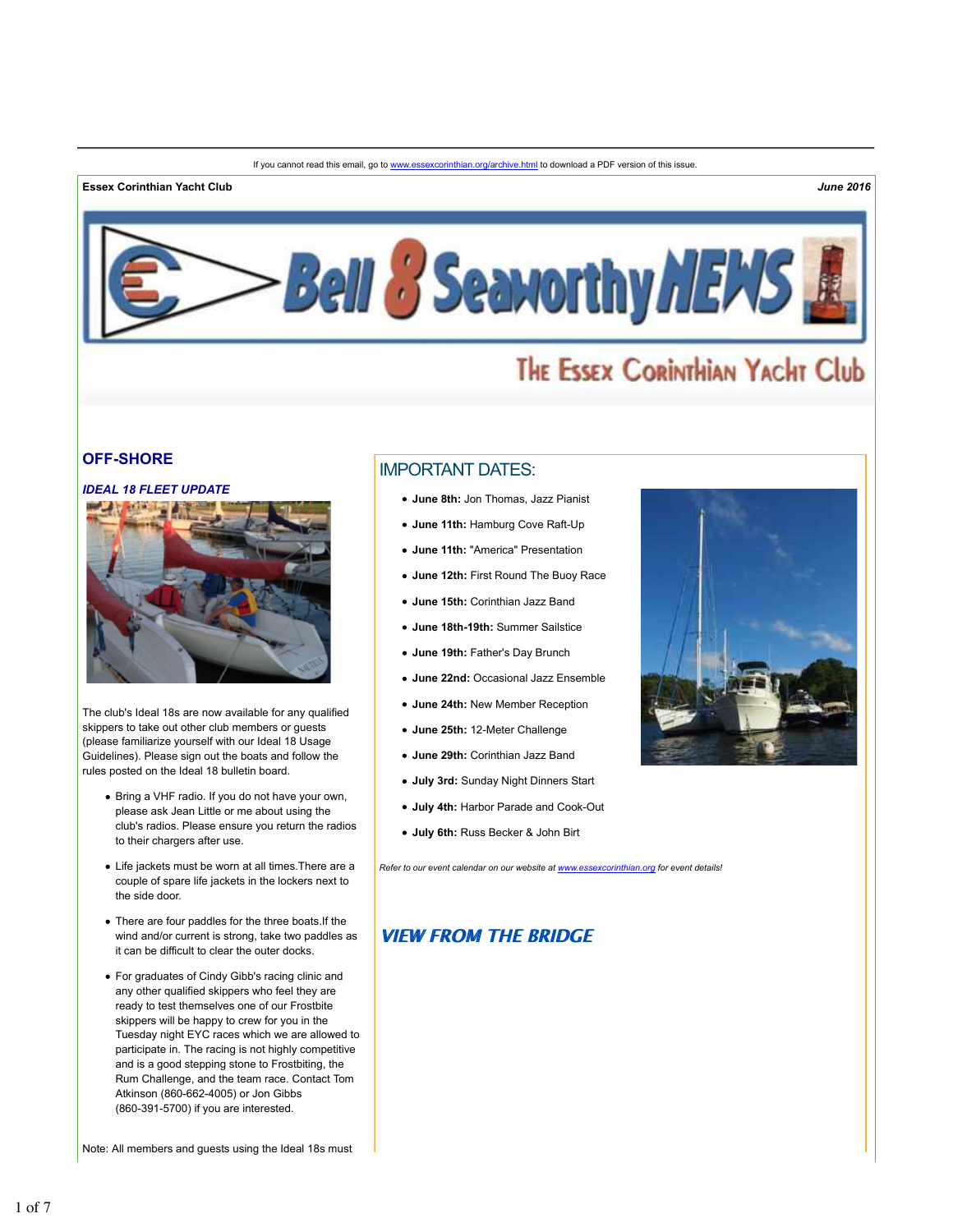sign the waiver and contact information forms, and sign out on the bulletin board in the River Room as well!

**Tom Atkinson Fleet Captain Email: fleetcaptain@essexcorinthian.org**

\* \* \* \*

# *THE 2016 ECYC REGATTA SEASON STARTS THIS WEEKEND!*

The first "friendly" Round The Buoy Race in cooperation with EYC will be held on Sunday, June 12th.

For more information on how to sign up and to download the sailing instructions, please go to our webpage at **www.essexcorinthian.org/round-the-buoyregattas.html**

The first regatta will be hosted by EYC including the post-race party. Please submit your entry form to EYC.

### **Tim Brewer**

**Race Committee Chair Email: racechair@essexcorinthian.org**



# *ON-SHORE & HOUSE*

Boats have made their appearance on the river, and the deck is the perfect place to check out all the action! We have already enjoyed several nice evenings on the deck, and there are many more to come. Thanks to Chuck Grusse and his team the awning is up, and summer at ECYC can begin!

**Friday Night Dinners** have been popular, especially when the weather is warm enough to enjoy the deck. We have also started **Wednesday Night Music Dinners** (more information below), and **Sunday Night Dinners** are not too far off (starting July 3rd).

Don't forget, we postponed our **Spring Raft-Up in Hamburg Cove to Sunday, June 12th**. We will send out an e-blast with details as we get closer to the weekend. If you want to join, but do not have a boat, please contact Steve Rodstrom, who is spearheading the outing.

Our next big social event is the **Annual 4th of July Harbor Parade and Cook-Ou**t. Pat Atkinson has graciously volunteered to organize the cook-out, and we will share details soon. The Harbor Parade details will also be posted soon, we hope to entice a few of you boat owners to join us this year!

Please participate in our events and activities, our club and its volunteers put a lot of effort in organizing these events for you, so let's not disappoint them!

As always, you can find more information on our program on our website, www.essexcorinthian.org, click on "Events".

If you have suggestions or comments, please feel free to



# *Fellow Corinthians!*

We have a busy summer planned and it's hard to believe we are working on the 4th of July Boat Parade and Cookout.

This coming Saturday, June 11th, beginning at noon, boaters will get together at the Hamburg Cove Raft-Up. And, on Saturday evening we welcome Special Guest Speaker Troy Sears, the owner of the Yacht America, discussing the Past & Future of the America's Cup. This event is partnered with Essex Yacht Club, starts at 5:30 pm, and is held at ECYC. It should turn out to be a very interesting event.

On Sunday, June 12th we launch our first Round the Buoys Regatta, one of three that are always a lot of fun.

With all these event going on please remember they are run by volunteers and without them we could not accomplish all of this. Over the past few years fewer folks have been helping out and we need to change that. Please think about saying YES to an event which is also a great way to meet other fellow Corinthians. You definitely get out of it what you put into it!

On the membership front we are at about 10 members away from being where we were last year. Please keep up the good work of finding new members that will stay long term with us. It is important to encourage those that will enjoy and use our club.

I do want to take a moment to talk about our Galley. On any given Friday night as the weather gets nicer our club and our deck will fill up early. Please understand that when we get 70 to 80 people all arriving around the same time things will get backed up. We need to remember that our club affords us a very special place to relax, so sit back and enjoy the camaraderie with your fellow members. If you keep the focus on the social angle of our dining privileges, you will enjoy the evening more. Remember to order as soon as you can after you arrive, and please give the galley staff a break when things get a little more hectic. We are also encouraging everyone to email the galley ahead of time to advise them whether you are coming on a Friday night. While it is not a reservation, it will help them greatly to plan ahead and avoid bottlenecks.

#### **Hope you have a great month!**

# Steve Rodstrom

**Commodore**



# *WEDNESDAY NIGHT MUSIC HAS STARTED!*



**Please join us for Music on Wednesday Nights at the Corinthian Cafe!** 

We have compiled a program with local musical talents who will play for your enjoyment during your dinner.

**Jon Thomas**

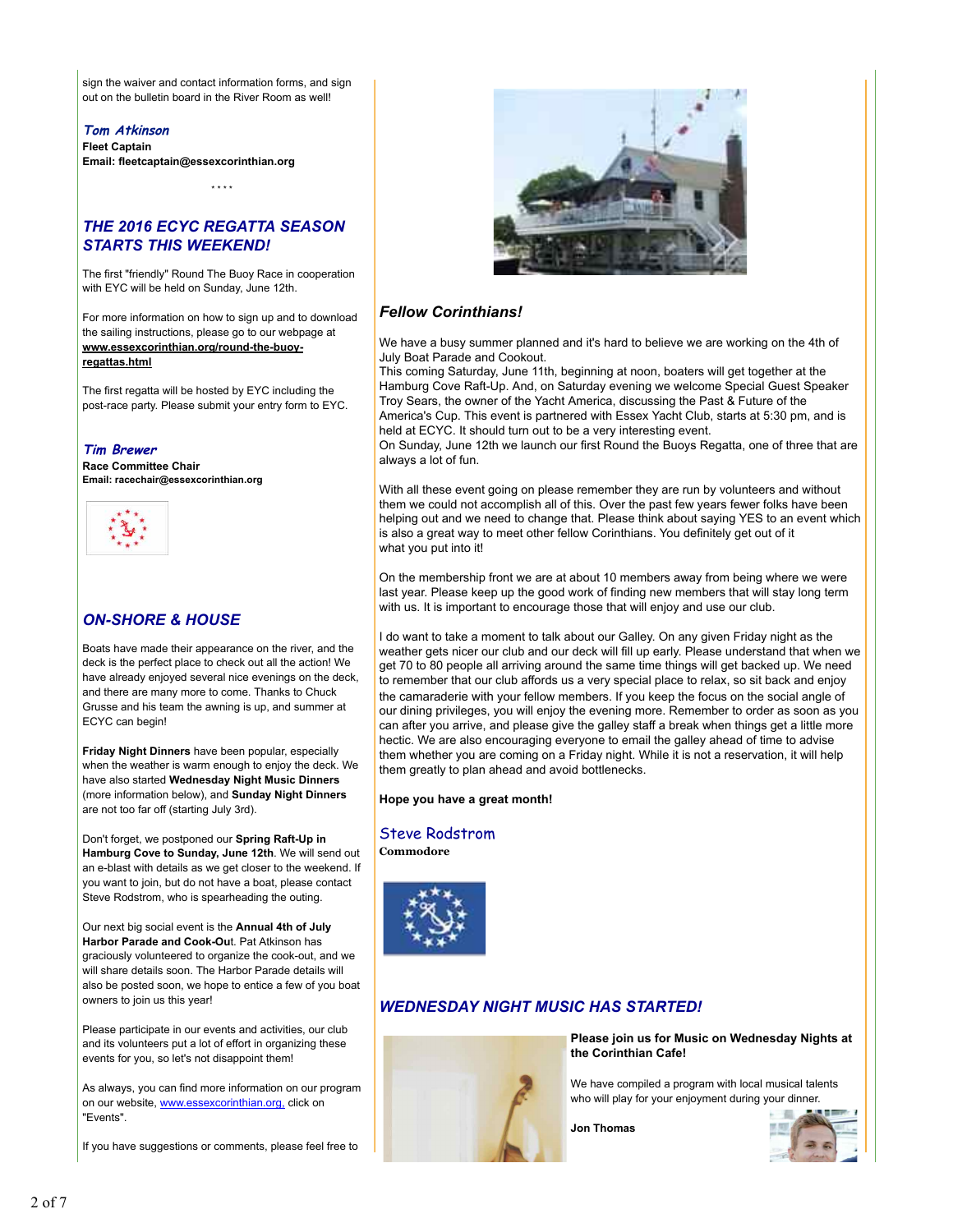contact me or any of our board members to share. ECYC lives and breathes with the help of our membership.

**Wishing you all a Happy Summer!**

### **Ruth Emblin**

**Vice Commodore Email: vicecommodore@essexcorinthian.org**



#### *House Committee Update:*

Unfortunately my norm continues, as I am way behind in my self-imposed mental schedule of major project detail definitions. It's freakin' June already! What happened to May, did it get dropped from the calendar this year? Expectations always seem to exceed capability, it's a character flaw of mine. By this time I had hoped to have the entire program of renovations ready for prime time review and implementation planning, NOT! Thank goodness for Terry Stewart, as we all learned during his tenure as commodore, here's a guy who gets things done. He was able to wrap up his subproject evaluation for the alarm and entrance replacement system - thanks so very much Terry, are there any more at home like you?

Regardless of the less than impressive progress, we will plod forward and strive to get the others done: 1) front of building renovation; 2) rear deck renovation; 3) river room entrance; 4) windows sealing. We'll get it done that's that eternal optimism of mine, a positive character trait of mine.



The most immediate task is my continued hope to get the existing main deck sanded and resurfaced. Method there will be rent of floor sander, get off existing paint, slap down a stain. This action should improve the appearance as well

as life for maybe a couple more years. Will be reaching out to committee members to get this started this month.

**Chuck Grusse House Chair Email: house@essexcorinthian.org**

#### *Entertainment Committee Update:*



**Time flies, when you're having fun....** it is June already, and time is not standing still. Our events are coming up one after the other!

As mentioned earlier, we will have the **Hamburg Cove Raft-Up on Saturday, June 11th**, followed by the first **Round The**



is a young jazz pianist who started playing piano at age 5! He began studying jazz piano at the Community Music School at age 13. He was honored as the CMEA Eastern Region



Jazz Pianist 2012, and currently studies music at Western Connecticut State University.

We will enjoy a special performance by this very talented young pianist on June 8th, 2016!

#### **The Occasional Jazz Ensemble:**

Our own Scott Konrad heads up this group of musicians. They will perform tunes from the Great American Songbook. On June 22nd he will be joined by Jim Goodwin (double bassist), and on July 20th, Trevor Davis (drums) and a yet to be announced reed player will join him.





**Russ Becker & John Birt:**

*Russ Becker* - Flute, Clarinet, Jazz Improvisation - has been an active musician on the Connecticut music scene for many years. He has been a member of the Stamford Symphony, the Hartford Civic Orchestra, Radio Piece 3(progressive jazz/rock), Collectively Speaking (jazz), The Bob Hughes Big Band, and The Art Cellar Sax Quartet, as well as countless other ensembles covering a broad spectrum of musical genres. He currently performs regularly with the Russ Becker Quartet. Russ considers teaching his most important and rewarding musical endeavor, and loves working with students of all ages and skill levels.



*John Birt* - Guitar, Mandolin, Electric Bass, Banjo - completed his Master's degree at The Hartt School of Music where he studied with internationally recognized pedagogue and performer, Richard Provost. He has participated in several master classes presented by Oscar Ghiglia, Andrew York, Odair Assad of the Assad Duo, and Scott Tennant of the Los Angeles Guitar Quartet. He has proven his versatility on many stages throughout the world. John's performances have included solo and chamber repertoire that extends from the Renaissance to the present, including several premieres by American composers. A native of Rhode Island, John was a

self-taught musician before entering Rhode Island College in the fall of 2007. Outside of school, John founded a seven-piece Irish group that recorded two full-length albums and continues to perform throughout New England.

Russ and John will entertain you on July 6th!



**The Corinthian Jazz Band** certainly doesn't need an introduction - its musicians have entertained us for years! We are looking forward to performances every other week. Please check our event calendar for details!

*Wednesday dinner menus will be included in your weekly menu e-blast!*

# *GALLEY NEWS*

Our **Friday night dinners** have become very popular, and we are happy to see so many of you enjoying dinner at the Corinthian Cafe!

It can be hard to predict how many diners to expect on a particular Friday night. Therefore we are working on an option for members to let the galley know ahead of time whether they will be dining at the club on a Friday night. This will not be a reservation option, we will continue to keep our open seating policy, but a means to make meal planning easier for the galley.

Until we find the best option, **could you please consider sending a quick email to Monique, just to let her know that you are planning on dining at ECYC on a Friday night, complete with the number of your party**?

A short email to monique@coastalcookingcompany.com is all it takes...

Remember, if everyone on your table wants to eat at the same time, please turn your orders in together. Please allow for extra time if someone in your party submits their order after you and requests to be served at the same time.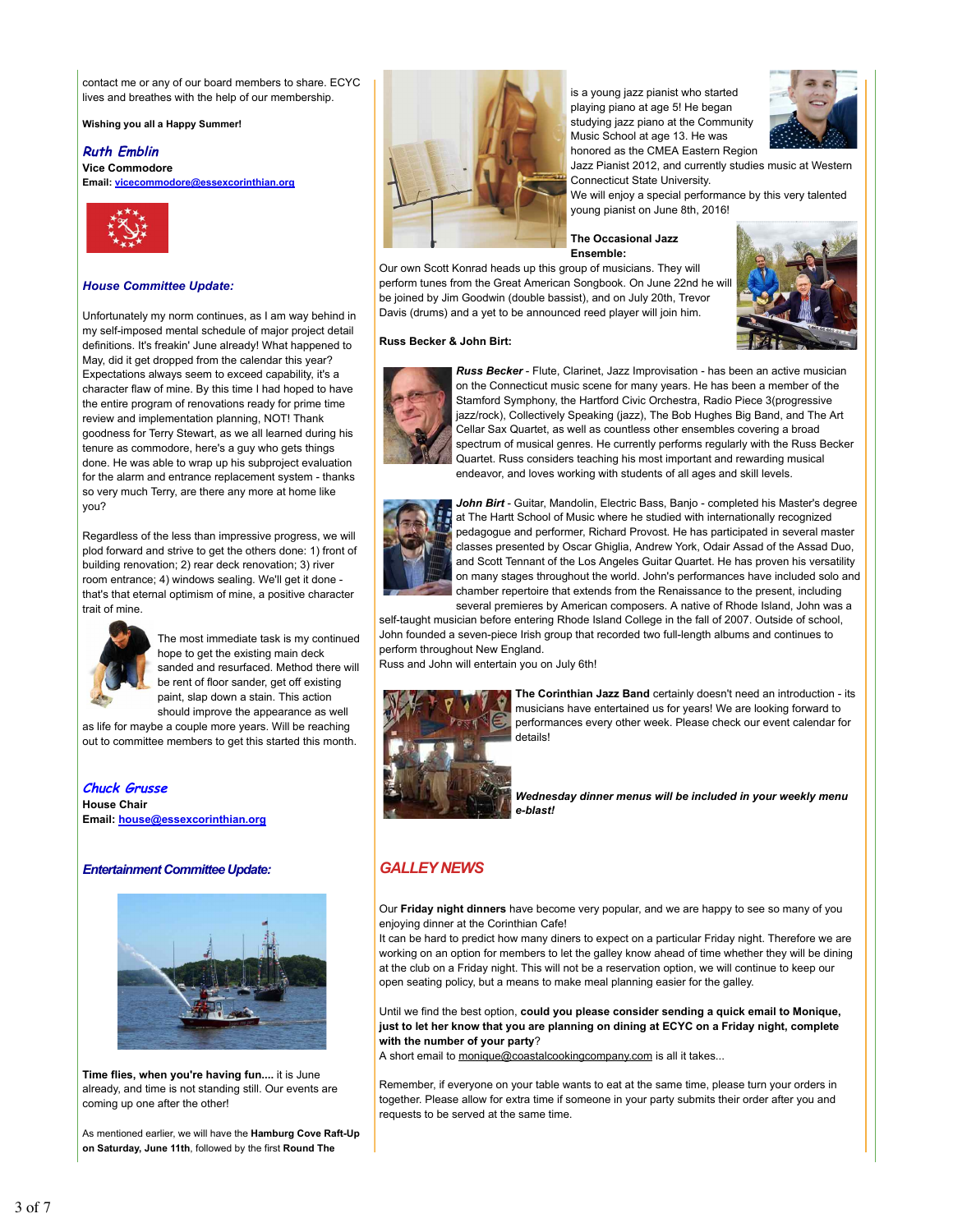**Buoy Race (hosted by EYC) on Sunday, June 12th**. And the **4th of July** is right around the corner, with the traditional **Harbor Parade and Cook-Out at ECYC**.

While the Round The Buoy Races are the "department" of the Race Committee, they will **need help with the post-race parties on July 10th and August 21st**. Please consider volunteering as "on-shore assistant" to help with the set-up for these parties!

There are a lot of upcoming events on our event calendar, and we hope that you will enjoy them. We ask you to consider volunteering for one of them. As we are a membership-driven organization the philosophy is **"all hands on deck"** to make the 32nd year of our club successful and enjoyable for all! Check out the online calendar and select a club event you would like to become involved in!

Remember, our events are listed online at our website, just go to www.essexcorinthian.org ... and click on "Events"!

#### **Ruth Emblin**

**Vice Commodore & 2016 On-Shore Events Email: vicecommodore@essexcorinthian.org or events@essexcorinthian.org**

#### *Membership Update:*

May was an especially busy month in the Membership department, as your Board of Governors welcomed six new member households and reinstated a returning one at its regular monthly meeting:

- **Pete Ducharme and Tina Lyons**, of Madison experienced power cruisers proposed by Steve Rodstrom. Owners of Just My Luck, a 32' Bayliner, Pete and Tina are both employed in the creative trades and look forward to socializing with their friends and to contributing their talents to the Decorating, Entertainment, and House **Committees**
- **Steve and Kyle Hinding**, of Essex -- recently relocated from Upstate New York and proposed by the Sandra and Dean Eubanks. Steve owns Hinding Tennis, an award-winning specialty contractor that builds and maintains all-weather tennis courts. They're scouting for a larger boat than the one they previously owned in Upstate New York; enjoy tennis, golf and travel; and were attracted to ECYC because they'd heard "...from many friends that The Corinthian is the place to meet new people."
- **Bill Pease and Loretta Berry**, of Essex -- who own Encore, a 1952 Lyman Islander, and are experienced boaters eager to meet others to share leisure time on the water. Retired from corporate finance and specialty advertising businesses, Bill and Loretta have sailed the North Atlantic, Caribbean, and Gulf of Mexico and have been members of the Block Island Yacht Club, where Bill was most recently Fleet Captain.
- **Hilary Loftus**, of Boynton Beach, FL (formerly of Essex) - proposed by Cindy and Jonathan Gibbs as an avid racer, cruiser, and day-sailer who developed her love of sailing beginning at age nine in a Blue Jay. A US Sailing-certified instructor, Hilary previously managed the Pilot's

Note: Orders by groups larger than six may need to be slightly staggered to allow the kitchen to coordinate serving.



On **Sunday, June 19th**, the galley will serve a special **Father's Day Brunch**. Why not treat Dad to brunch at ECYC?

Reservations are strongly encouraged to ensure you get your preferred time! Please reserve your table by emailing Monique with the number in your party and preferred time at **monique@coastalcookingcompany.com**

For details and reservations, please go to www.essexcorinthian.org/more-events-at-ecyc.html or download the brunch menu by clicking on the button below:

Looking forward to seeing you at the club,

**Catherine Gazikas** *Galley Liaison*

#### *Did You Know?*

The Galley serves a great lunch with soups, salads and all kinds of comfort food to be enjoyed while the roaring fireplace takes the chill out of rainy April weather or enjoy the spring views across the Connecticut River! Why not come and give it a try? Daily Wednesdays through Saturdays, and brunch on Sundays. And Sunday night dinners will start on June 3rd!



**DOWNLOAD BRUNCH MENU** 

*We want to know what you think about our galley!*

Menus are available at www.essexcorinthian.org/dining.html

**We want your feedback about our galley activities.** Please let us know what you think! Email galleyliaison@essexcorinthian.org

### *NEW: ECYC Dinghy Dock Rentals*



ECYC is now renting out **dinghy dock spaces** right outside our clubhouse.

Space is first-come, first-serve, so call Club Manager Jean Little now to secure your spot!

Dock will accommodate **vessels no longer than 9 feet**.

Cost **\$310 plus tax** for the 2016 season.

#### **Dinghy & Kayak Rack:**

If you would like to store your dinghy or kayak on the ECYC rack, you must register with the Club Manager and get a sticker. Unregistered vessels may be removed. Please also note that kayaks should only be stored on the TOP rack, to allow dinghy owners access to their boats without getting "speared". Thank you!

For more information please contact our Club Manager, Jean Little at **ecyc@essexcorinthian.org**

### *EVENTS OF INTEREST AT ECYC AND ELSEWHERE:*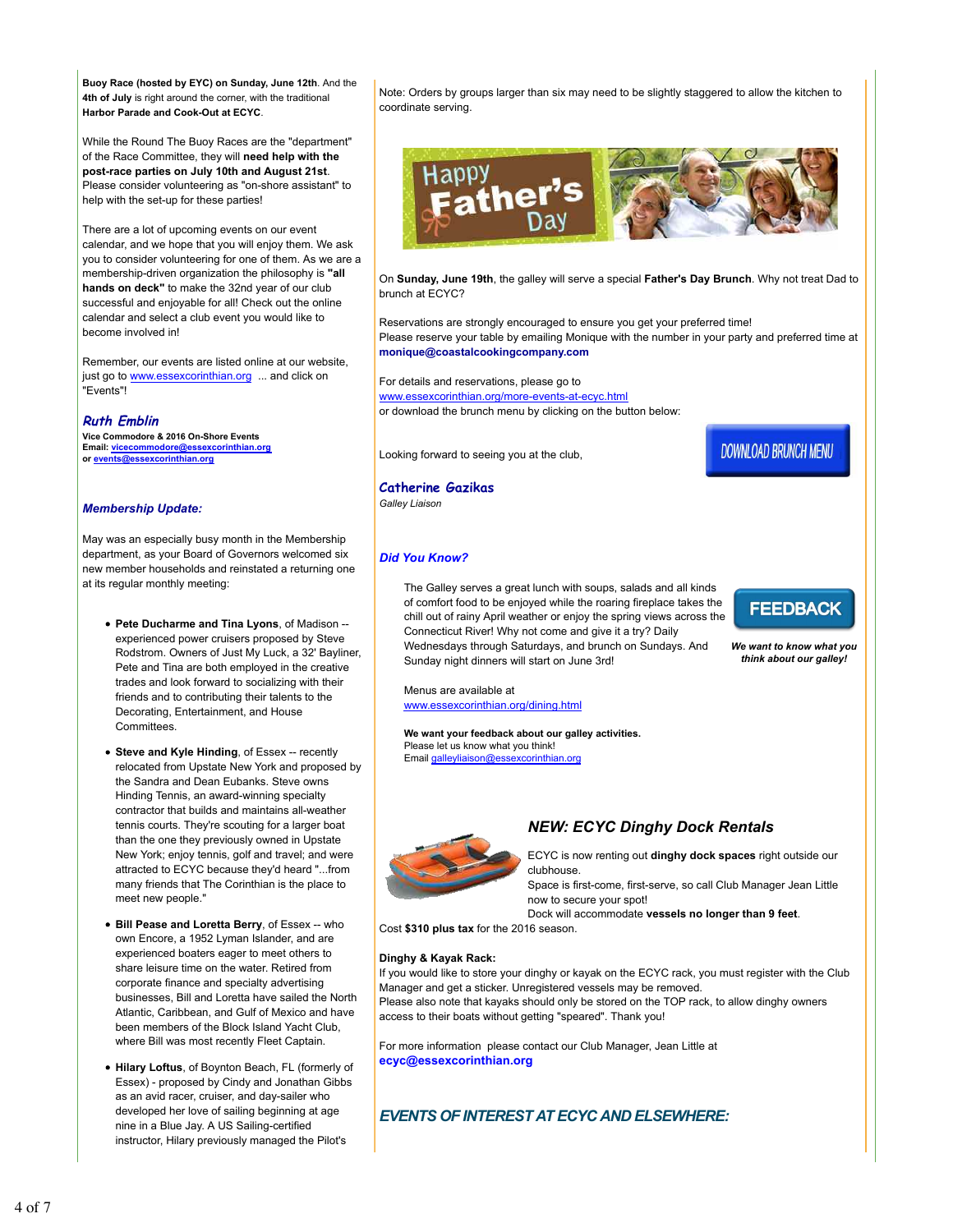Point Marina sailing school and developed its competitive racing program over most of the last decade. Now a healthcare marketing executive, she plans to join the Catamaran Association of Biscayne Bay and is scoping out sailing opportunities in Southeast Florida.

- **Karen and Ron Senn**, of Essex both area natives who've been active in such community organizations as the Hot Steamed Jazz Festival, Essex Board of Trade, and the Essex Volunteer Fire Department (for which Ron jokes that he made innumerable visits to ECYC before our alarm system was upgraded!). Proposed by Scott and Candace Konrad, the Senns are proud parents of Jason (13) and Whitney (15) and previously owned a 28' Wellcraft. Karen is an employee benefits consultant, while Ron works at the Millstone Power Station. They look forward to enjoying ECYC social events and Karen envisions occasionally using the clubhouse/deck as a quiet midweek sanctuary to read and work remotely.
- **Sarah Waterhouse and Todd Shasha**, of Ivoryton - who were attracted to ECYC and its congenial membership at Caribbean Night 2016. Proposed by Scott and Candace Konrad, Sarah and Todd have been boat owners for the past decade and enjoy their two 17' power boats for simple recreational use in the waters of the River and Sound. Parents of Lydia (12) and Ryan (14), Sarah and Todd have been active in school and recreational organizations including the Essex Elementary School PTO, John Winthrop Middle School Parent Council, and Essex Little League. Both work for the Travelers Insurance Companies - Todd as head of the insurer's Boat & Yacht Division, and Sarah in project management associated with corporate training initiatives. Sarah is especially looking forward to participating in Cindy Gibbs' women's sailing group.
- **Minot ("Minty") and Burgess Dole**, of Essex who rejoined as members after a long hiatus away. Minty originally joined ECYC in 1985, when Jeff Going was commodore. They're delighted to be back in the area and look forward to reconnecting with old friends.
- In last month's newsletter, I neglected to include **Glenn and Melissa Jacobsen**, of Essex, among the new members welcomed in April - my apologies! Proposed by Mary Boone and Tom Pinkowish, Glenn and Melissa enjoy outdoor activities including hiking, biking, travel - and, of course, sailing. A landscape architect by profession, Glenn has been a boater and sailor since his teenage years and is experienced as a bareboat sailor throughout the waters of New England, Florida, and the Virgin Islands, among other locales. Although Glenn spends the work week in New Jersey, where he has operated his own landscaping design/build company for 38 years, Melissa is now in Essex full-time. Attracted to ECYC because of its reputation as a "welcoming group," the couple looks forward to "meeting new people in the boating community" and Melissa hopes the Galley will give her a break from cooking!

Please keep an eye out for all of these new folks and show them the ropes - and keep those applications coming!

# French on the Upper Deck at ECYC

"French on the Upper Deck" is a weekly french conversation group. Interested members get together every Wednesday morning at 11:00 on the porch, weather permitting. Any club members are invited to come on a regular or not so regular basis - and you are also welcome bring a friend who might enjoy practicing French conversation.

There is homework each week, but no one keeps track or cares if you don't get around to it.

Get your name on the French on the Upper Deck email list by contacting Robbi Storms or Jennifer Grant or by emailing to frenchconversation@essexcorinthian.org.

\*\* \*\* \*\* \*\*

Or just come and check it out! À bientôt!

# "America" - The History & Future of the America's Cup

### Sattuurdaay, Juine 111th at 5.30 piin

Presentation at ECYC by the owner of the replica of the yacht "America", Troy Sears.

Lecture starts at 5.30pm, followed by dinner service.

Troy will discuss items such as:

- When will monohulls return to the Cup?
- What does the future hold?
- Why is the defense being held in Bermuda?

The lecture is free; there will be a pub-style dinner menu available for purchase. BYOB.

# Visit of the Repliica Yacht America to Mystic Seaport



\* \* \* \*

The modern replica of the yacht **America** is in the midst of an epic voyage to raise awareness of the America's Cup. The vessel is scheduled to make more than 100 stops along the East and Gulf coasts and then head to the Caribbean and finally Bermuda for the sporting competition next summer.

**America will visit Mystic Seaport June 11-15, 2016** and be berthed next to the Charles W. Morgan. The public is invited to tour the vessel the first half of each day, Sunday through Wednesday, June 12, 13, 14, and 15. Museum admission is required.

#### **Sail Aboard America**

Two-and-a-half hour sails aboard America will also be available June 11, 12, 13, and 14, departing at 1 p.m. Join the America crew for a sail down the Mystic River and into Fishers Island Sound. Tickets are \$85 for adults and \$45 for children under the age of 12. Please call 860.572.5339 for reservations.

\* \* \* \*

*More information available HERE.*

# Kaujakiing with the Essex Land Trust



The first local kayak outing will be held on Sunday, June 12th. Join the **Essex Land Trust** for an afternoon of activities at Essex's Main Street Park. A kayak/canoe trip into peaceful Essex coves will be led by naturalists, among them Phil Miller. Boating participants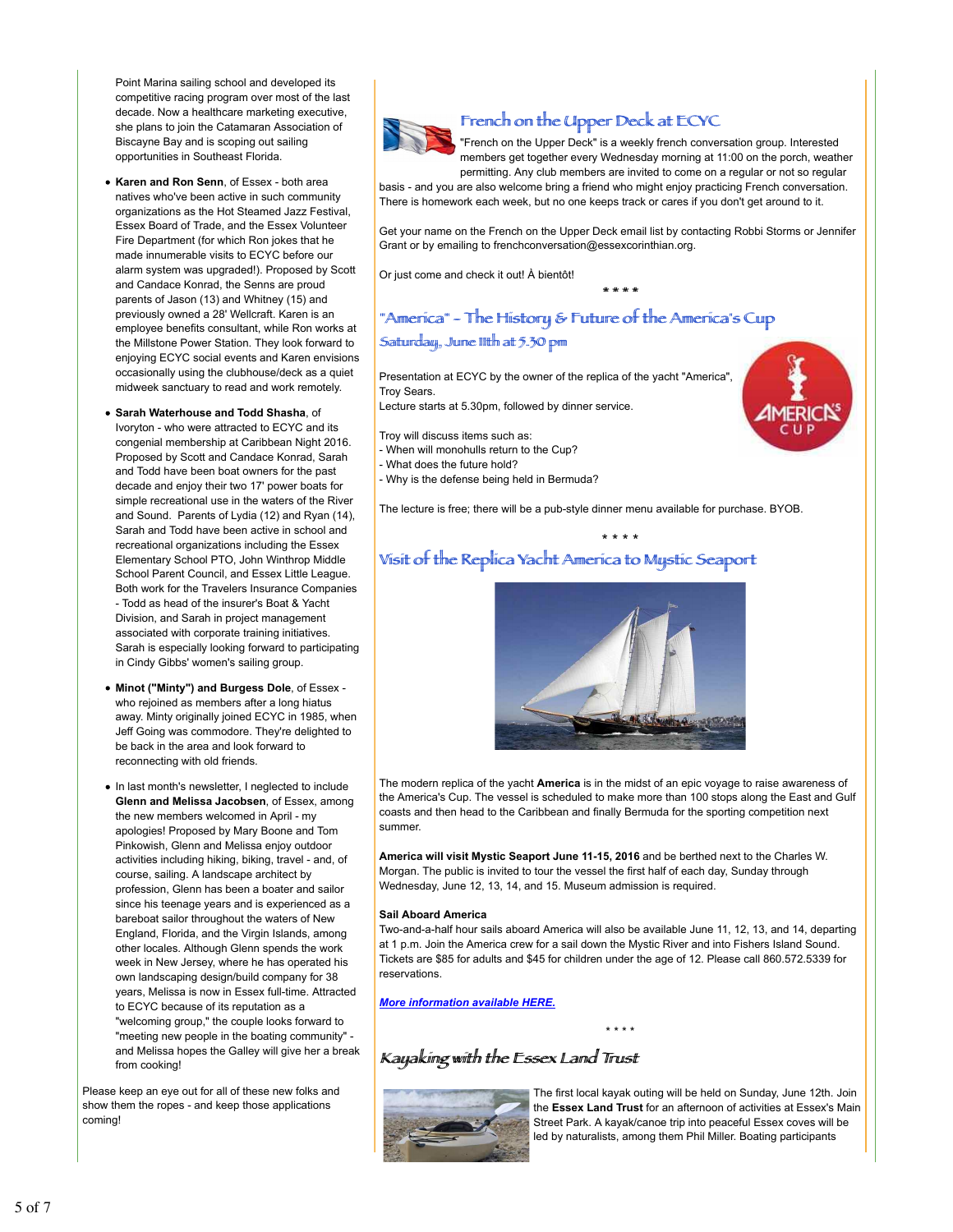See you on the water!

**Scott Konrad Membership Chair Email: membership@essexcorinthian.org**

#### *Strategy Planning Committee Update*



During the last few strategy sessions we have been able to identify the strengths and weaknesses we are facing as a membership organization. We are now at

the point where we need to formulate valid strategies. As indicated by the nature of

this process Richard Pierce took a leading position in our prior discussions. The sessions that will still be required, will be more of a collaborative process. Any member who is interested in delving deeper into this process please come forward to be included in the strategy committee. If you have had deeper insight into the club's organization or feel you have new input you wish to share, please contact Richard at **strategy@essexcorinthian.org**.

### **Richard Pierce, Jr.**

Strategy Committee Chair Email: strategy@essexcorinthian.org

## *Did You Know?*

#### **SUMMER CLUB HOURS IN EFFECT, MEMORIAL DAY TO LABOR DAY:**

| Tuesday, Wednesday and<br>Thursday: | 9 am to 9 pm  |
|-------------------------------------|---------------|
| Friday:                             | 9 am to 10 pm |
| <b>Saturday and Sunday:</b>         | 11 am to 9 pm |

*Note: Private meetings may be scheduled after-hours, except RQMondays. Please contact Jean Little for details.*

#### **NO SMOKING AT ECYC:**



The clubhouse, the decks and the surrounding dock areas are non-smoking areas. Please remind your guests of this restriction, it is part of a facility-wide prohibition of open flames.

### **WEBSITE:**

All of our events and announcements, as well as archive copies of the Bell 8 Newsletter are available online at our website, www.essexcorinthian.org!

#### **IMPORTANT REMINDERS:**

- Any **liquor locker** that remainder unclaimed has now been opened and its contents disposed of. If you wish to rent a liquor locker, please contact Club Manager Jean Little. The rental fee is \$25 per year. Please remember to **always lock up** to keep the contents secure.
- If you registered for **paperless statement**



should register and launch their crafts prior to the 3:30 pm departure time (note: high tide is 6:22 pm). A safety boat will accompany. All others are invited to join following the boating at the

Main Street Park at 5:30 pm for a BYO Picnic and concert by the **Corinthian Jazz Band**.

Parking is available on Main St. and behind the Essex Post Office. Bad weather cancels.

For more information on how to register please contact **info@essexlandtrust.org**

## *Green Tip of the Month:*



#### **KEEPING YOUR BOAT FRESH AND CLEAN THE NATURAL WAY**

*Essential oils can do a great job to rejuvenate, refresh, clean and maintain your boat. And they are natural substances, lessening the load of chemicals on our environment. Essential oils are aromatics extracted from certain species of flowers, grasses, fruits, leaves, roots and trees.Their properties are not only valuable for cleaning, but also have a positive effect on our wellbeing. Thanks to their natural components they are safe and environmentally friendly. Keep reading if your want to know more!*

**Essential oils** can keep your boat clean and fresh-smelling as well as safe from pests, mildew, and mold. Most health food stores carry what you need: inexpensive, pure essential oils; unscented, natural, liquid soap (good for floors or dishes); unscented liquid oil for wood; glass atomizers; and cotton cloths.

A boat's **galley** can take on some unwanted odors after a while, from cooking, frying, left-overs and more. Essential oils like

**eucalyptus, lavender, lemon, lime and rosemary** are actually capable to "wrap" themselves around fatty odor molecules and thus eliminate most galley odors. Clean off the worst of the grease from kitchen surfaces and then use a damp cloth with a few drops of these oils to deodorize.

You can also fill a spray bottle with a pint of water and add eight drops of essential oil. **Citrus fruit essential oil** works best for cleaning the fridge, freezer, ice box or oven. Just add a drop to the rinse water to freshen or deodorize.

Add a few drops of **cypress, lemongrass, pine or thyme** to liquid soap and water to effectively clean kitchen surfaces and floors. Even dishwashing can become more pleasant by adding a fe drops of essential oil to the dishwater.

If you want **instant gratification**, keep a small bottle of the following blend of essential oils in the galley. Add a squirt of the blend to a damp cloth or use as a spray: 8 drops of **lemon oil**, 6 drops of **lavender oil** and 3 drops of **eucalyptus oil.**

Get rid of lingering seafood odors by heating a cup of water and vinegar which will absorb the smell; then, using the essential oil of your choice, mix with water, shake, spray and wipe.

The **head** is another place where odors tend to linger and those odors can be strong enough to take over the entire boat. This is where you want to kill germs and deodorize and freshen. **Cinnamon, clove, eucalyptus, grapefruit, lavender, lemon, lime, pine and thyme essential oils** are inexpensive. yet powerful **antiseptics and bacteria-busters, some also have anti-fungal and anti-viral capabilities.** 

First wash the surfaces with plain soap and water, then wipe them down with one of these essential oils or a blend of oils. Let them soak into the surfaces before wiping again to remove any residue. Not only will this inhibit bacterial growth, it will also make the head smell more pleasantly! No place for a sachet or toilet deodorizer? Simply add a few drops of oil on the tube inside the toilet paper roll!

**Wood surfaces** can be cleaned with natural liquid soap and water, but don't forget to focus any areas where sweat and dirt from hands may have accumulated. You can use a bit of furniture oil and a couple of drops of your preferred essential oil to wipe down wood surfaces and leave a fresh scent.

It really depends on you what kind of oil you prefer, but here are some recommendations: **Fresh scents** include lavender, rosemary, bergamot, pine, basil or any fruit oil. They are great for high-odor areas like the galley and head. **Floral scents** are best used for common areas, such as geranium, rose, Moroccan rose, or petit graine. The so-called **romantic oils** can be quite strong and should be used sparingly, such as in a cabin, they include Palma Rosa, ylang-ylang, clary-sage, nutmeg, lime.

Essential oils are used effectively on a boat for more than just cleaning. They **repel bugs and rodents, sweeten your laundry, protect your clothing, make windows and mirrors sparkle, and get rid of nasty odors**.

If you end up with **uninvited visitors** hitching a ride in your grocery bags, cardboard boxes, fly in